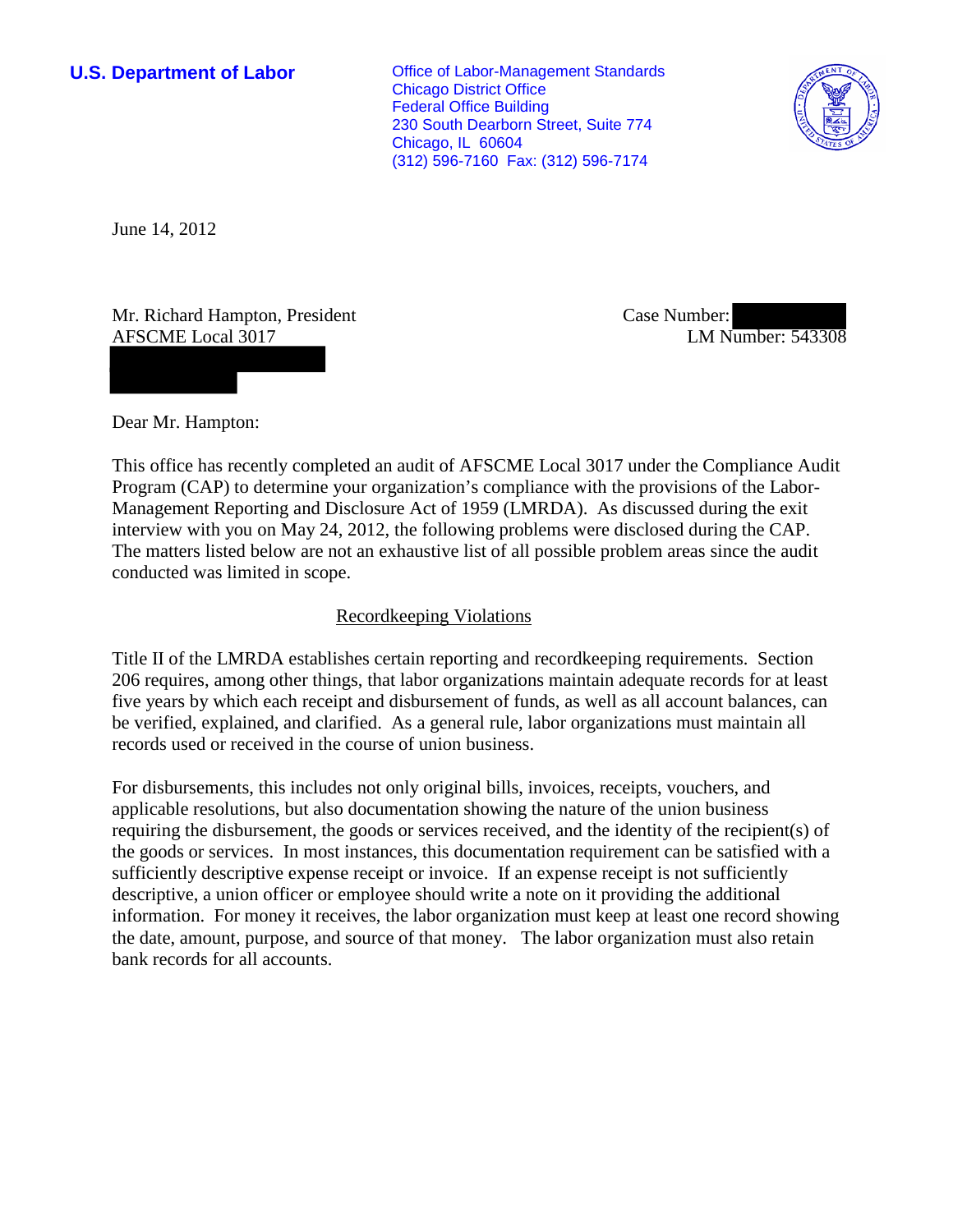The audit of Local 3017's 2010 records revealed the following recordkeeping violations:

1. General Reimbursed Expenses

Local 3017 did not retain adequate documentation for reimbursed expenses incurred by President Bradford Janzen totaling at least \$506.00. For example, Local 3017 did not maintain any supporting documentation for check number dated January 27, 2010 to Bradford Janzen in the amount of \$220.00.

As noted above, labor organizations must retain original receipts, bills, and vouchers for all disbursements. The president and treasurer (or corresponding principal officers) of your union, who are required to sign your union's LM report, are responsible for properly maintaining union records.

2. Meal Expenses

Local 3017 records of meal expenses did not always include written explanations of union business conducted or the names and titles of the persons incurring the restaurant charges. For example, supporting documentation for check number dated August 26, 2010 in the amount of \$554.00 payable to the Sterling Family Restaurant did not include the purpose of the meals or the names of the attendees. Union records of meal expenses must include written explanations of the union business conducted and the full names and titles of all persons who incurred the restaurant charges. Also, the records retained must identify the names of the restaurants where the officers or employees incurred meal expenses.

3. Receipts and Disbursements Journals

Local 3017 did not maintain receipts and disbursements journals. Unions should retain financial records that clarify or verify any report filed with the Office of Labor Management Standards (OLMS). Local 3017 should maintain receipts and disbursements journals (or similar records) to record all monies received and spent by the union.

Based on your assurance that Local 3017 will retain adequate documentation in the future, OLMS will take no further enforcement action at this time regarding the above violations.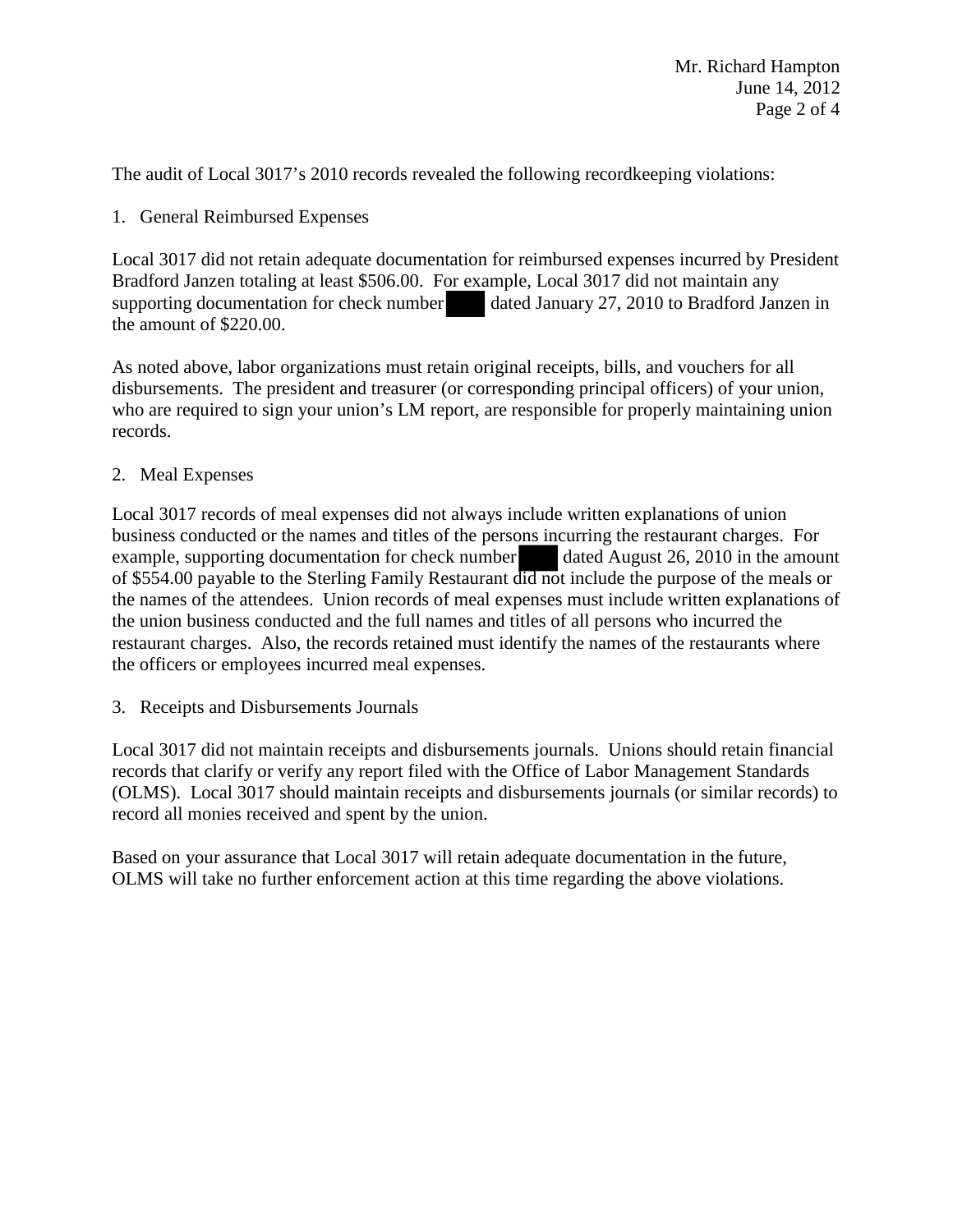Mr. Richard Hampton June 14, 2012 Page 3 of 4

# Reporting Violations

The audit disclosed a violation of LMRDA Section 201(b), which requires labor organizations to file annual financial reports accurately disclosing their financial condition and operations. The Labor Organization Annual Report (Form LM-4) filed by Local 3017 for the fiscal year ended December 31, 2010, was deficient in the following area.

Failure to File Bylaws

The audit disclosed a violation of LMRDA Section 201(a), which requires that a union submit a copy of its revised constitution and bylaws with its LM report when it makes changes to its constitution or bylaws. Local 3017 amended its constitution and bylaws in 2008, but did not file a copy with its LM report for that year.

Local 3017 has now filed a copy of its constitution and bylaws.

I am not requiring that Local 3017 file an amended LM report for 2010 to correct the deficient items, but Local 3017 has agreed to properly report the deficient items on all future reports it files with OLMS.

# Other Violation

The audit disclosed the following other violation:

Inadequate Bonding

The audit revealed a violation of LMRDA Section 502 (Bonding), which requires that union officers and employees be bonded for no less than 10 percent of the total funds those individuals or their predecessors handled during the preceding fiscal year.

The audit revealed that Local 3017 did not have proof that it was covered by a fidelity bond in the amount of \$10,000.00. Local 3017 should provide proof of bonding coverage to this office as soon as possible, but not later than June 29, 2012.

### Other Issue

Multiple Reimbursement

The audit revealed that former Treasurer received a reimbursement from the union of \$225.00 on December 13, 2010 for consumer gift cards that were given to individuals during the holidays. However, Ms. also received another reimbursement of \$225.00 for these gift cards on June 29, 2011.  $\overline{Ms}$  has promptly repaid \$225.00 to Local 3017 for this second reimbursement. No further action will be taken.

I want to extend my personal appreciation to AFSCME Local 3017 for the cooperation and